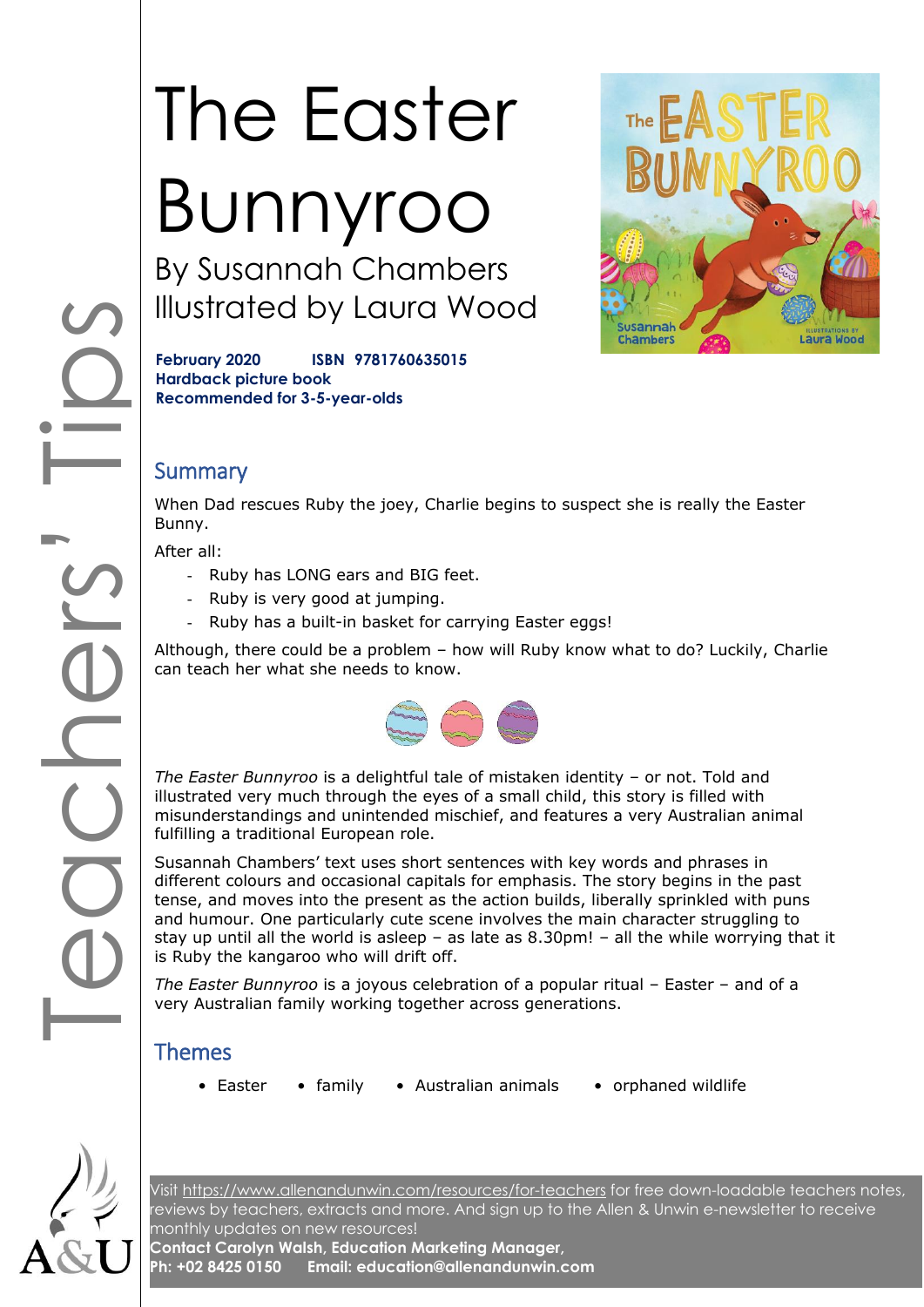# In the classroom…



## Discussion questions

- 1. Hold up the book's cover, making sure its title is covered. Ask questions such as:
	- Look at the coloured eggs and guess what time of the year you think this story might be set.
	- Who usually delivers these kinds of eggs? [*Hint:* the Easter ….]
	- Instead of a bunny, what kind of famous Australian animal is shown here?
	- How many Easter eggs can you count on the cover?
	- The basket looks pretty full of eggs. Where else might a female kangaroo be able to store lots of Easter eggs? [*Answer:* in her pouch]
- 2. Now uncover the book's title and read it out loud to the class. Ask if anyone can guess what the story might be about before you turn to the first page? Encourage students to put together the 'when' and 'what' they guessed earlier [Easter + kangaroo] to come up with scenarios.
- 3. Read *The Easter Bunnyroo* through and ask students the following questions to help them explore the story:
	- What did the dad in the story find?
	- But the child in the story is convinced the orphaned kangaroo is really the Easter Bunny…
	- How did the kangaroo come to be called Ruby?
	- Charlie mistakes the kangaroo for the Easter Bunny because of her long … [*Answer:* ears], big …. [*Answer:* feet], she is very good at j….ing [*Answer:* jumping], and she has a built-in b…. [*Answer:* basket]. [*Hint:* if students are struggling to remember the text, make exaggerated movements to help.]
	- Why does Charlie hide Mum's mobile phone, Grandpa's glasses, Dad's car keys, the baby's nappy bag, the remote control and the library card?
	- How do you think Mum, Dad and Grandpa felt about their things being hidden? What helped you guess that?
	- Who falls asleep first on the night before Easter Sunday Charlie or Ruby the joey?
	- Who do you think hid all the eggs?
	- Which do you think is the better name for the kangaroo in the story, Easter Bunny or Easter Bunnyroo? Why?
	- Dad brings home three new creatures on the last page. Can you identify what they really are?
- 4. Explain to the class that the way words look on a page can help us better understand the word and the story. Turn to the double-page where Charlie is holding the kangaroo's ears and measuring her feet.
	- Ask students: what is different about the words LONG and BIG here?
- 5. *A picture is worth a thousand words.*

Explain to students that pictures can sometimes tell us a lot more than the words on a page if we look very closely. For instance, Charlie never tells us what Dad's job is but the clothes he is wearing in the story can help us make a guess that he might be

These notes may be reproduced free of charge for use and study within schools but may not be reproduced (either in whole or in part) and offered for commercial sale.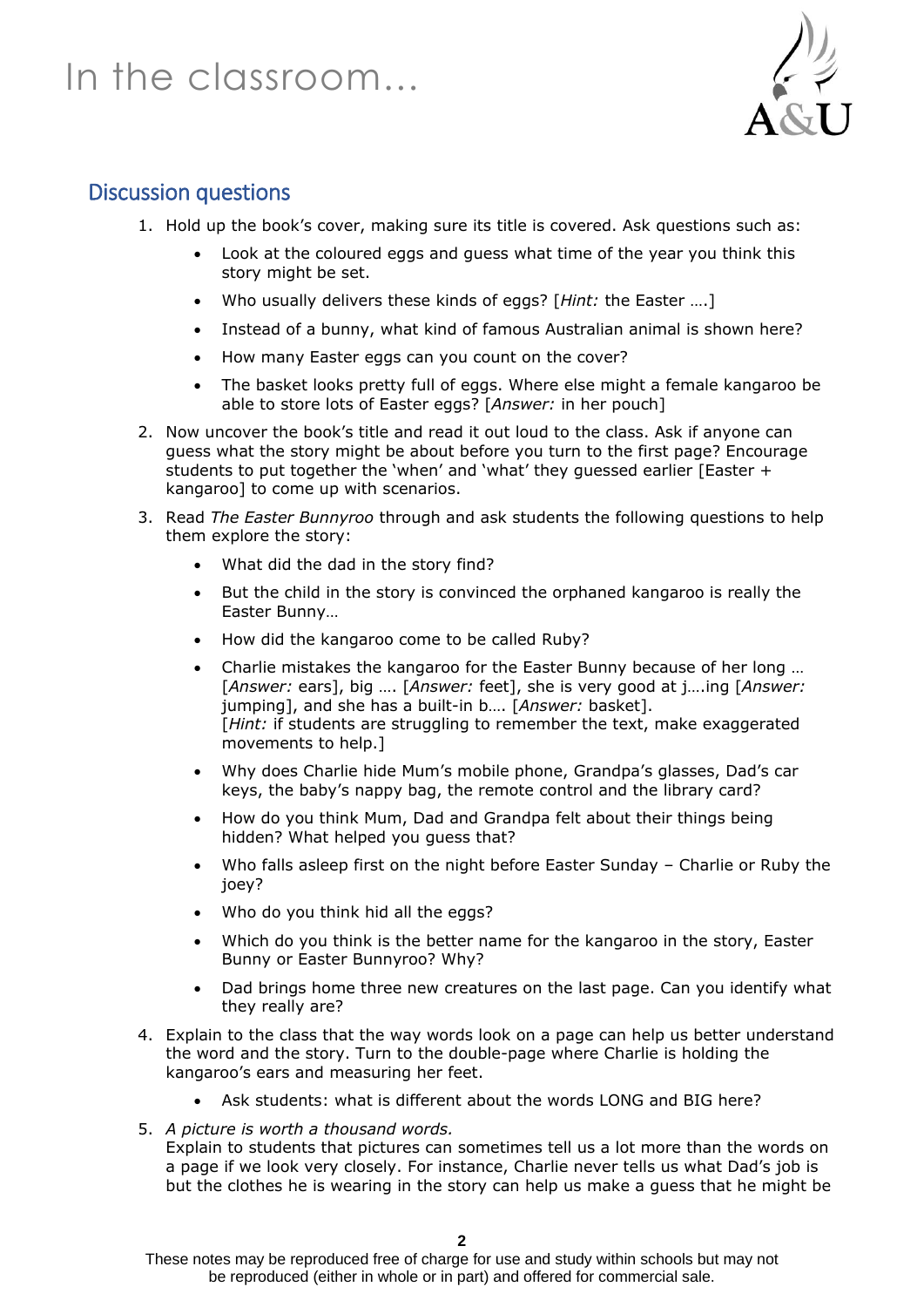



a park ranger or someone who works in a zoo. Later in the story, Charlie doesn't tell us where the hidden things are, but we can tell from the pictures.

- Turn to the corresponding pages and ask students where Mum's phone, Grandpa's glasses, Dad's car keys, the nappy bag, the remote control and the library card are hidden.
- 6. Looking at pictures of an Easter egg hunt is almost as much fun as having one yourself. Turn to the double-page spread showing Charlie running down the steps on Easter morning and ask students to count all the eggs they can find across the two pages. Look very carefully on the shelf, in the pot plants, under the rug and in Grandpa's pocket!
- 7. Grandpa helps the kids paint Easter eggs but there are lots of ways to decorate eggs, which you can try in your classroom. Why not try dyed eggs? All you will need are the eggs, food colouring, tape, vinegar, tongs, an empty egg carton, wax paper and old clothes (for the mess). There are so many places to find advice on how to decorate eggs on the internet, but we recommend: <https://www.kidzworld.com/article/26746-how-to-paint-easter-eggs>

Another great idea is to create a marbled effect. To find out more go to <https://www.delish.com/holiday-recipes/easter/g2327/make-marbled-easter-eggs/>

## The author's motivation

'My small son's beloved and constant companion is a soft kangaroo puppet called Bunny. He named her Bunny even though he knew she was a kangaroo. She is our Bunnyroo, and has been on many adventures with us.

'I grew up not far from Barwon Park, where in 1859 Thomas Austin released 24 breeding rabbits into the countryside. That did not go well for anybody, except maybe the rabbits. So I love the idea of an Australian alternative to feral bunnies – an Easter Bunnyroo, with a built-in egg basket. (Although I am also on board with the Easter Bilby movement!)

'While I was writing, I was also thinking a bit about gender and domestic life. Mums are often the ones tasked with keeping the household in order, the ones who know where to look for lost things, so I wanted the dad in this story to be the finder. I love how Laura Wood has drawn him in his wildlife ranger khakis. His professional life and his home life overlap, which is true for so many families.

'I love reading stories about the dedicated people and organisations who rescue injured or orphaned animals, rehabilitate them and return them to the wild. One article I read was accompanied by a picture of three tiny flying-fox pups wrapped up in blankets, like three furry little burritos. They are not the stars of this story, but they stayed with me, and they make a wee cameo at the end.'

**—** Susannah Chambers

### The illustrator's inspiration and method

'This was the very first book I illustrated within an Easter setting.

'I grew up in Italy, so it was interesting for me to research the differences about this holiday in Australia.

'For me, the first bit of inspiration comes from reading the story; that's what always gives me the first spark of creativity. Also, as I said, research is very important in my process –